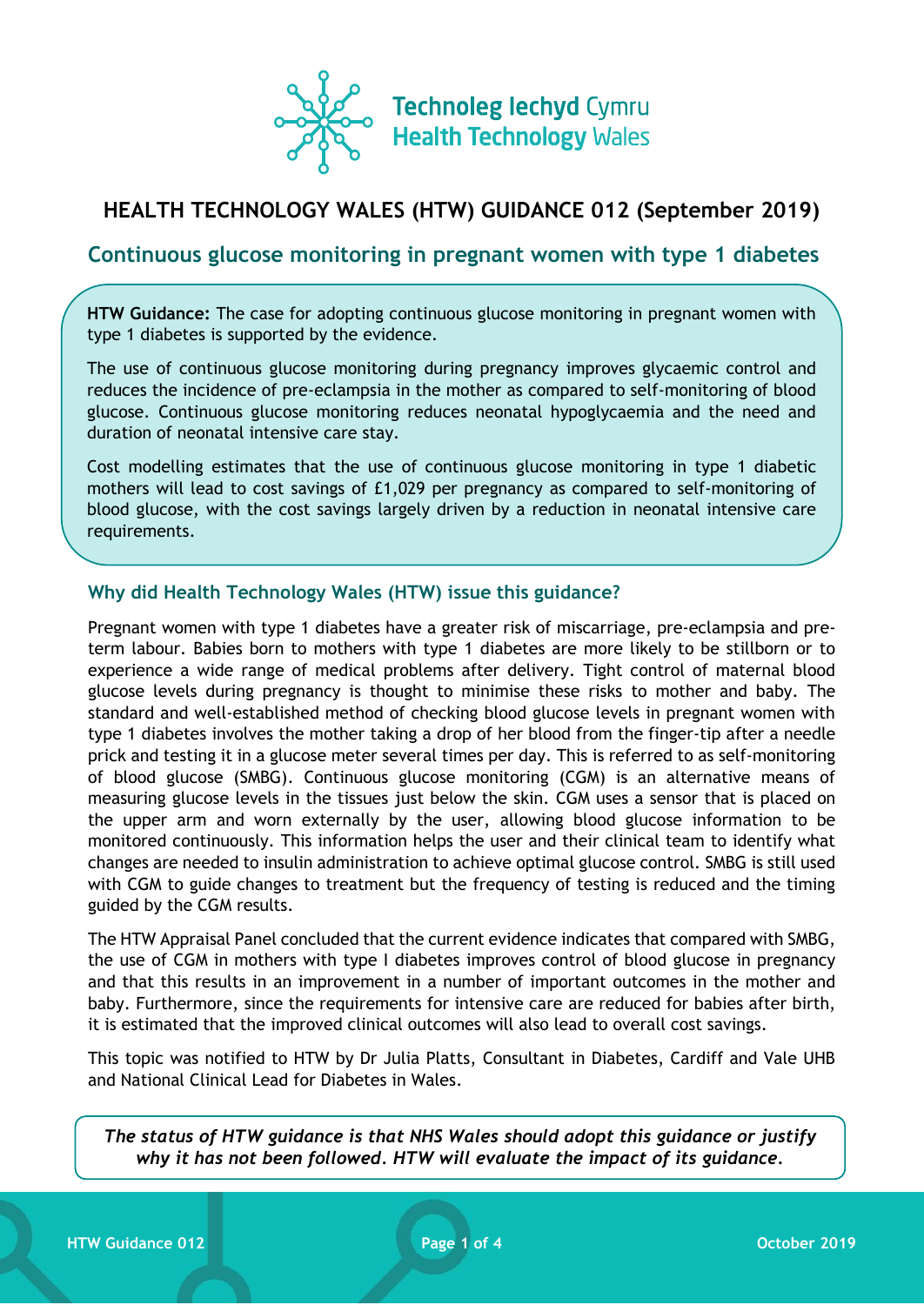## **Summary of the evidence**

For a detailed analysis of the evidence, refer to the accompanying Evidence Appraisal Report.

There is published evidence from 4 randomised clinical trials that compared the clinical effectiveness of CGM (used as an adjunct to SMBG) to SMBG alone in pregnant women with type 1 diabetes. All of the studies used CGM systems manufactured by Medtronic, but in the older trials the systems used have now been superseded by newer iterations and may not, therefore, be entirely representative of current clinical practice.

The evidence suggests that the use of CGM leads to a significant improvement in maternal glycaemic control, as measured by glycosylated haemoglobin levels, and a reduction in the incidence of pre-eclampsia. In the neonate, the use of CGM is associated with a significant reduction in hypoglycaemia, and incidence or duration of ICU admission. The evidence leaves uncertainty as to whether CGM positively influences other outcomes, such as the need for caesarean section and the incidence of pregnancy-induced hypertension, miscarriage, increased birthweight and neonatal mortality/stillbirth.

Very limited evidence exists to compare CGM to flash glucose monitoring in pregnant women with type 1 diabetes, and the relative effectiveness of these two interventions in this population is therefore uncertain.

One economic study was identified that analysed the overall costs associated with the use of CGM compared to standard management in pregnant women with type 1 diabetes. Cost modelling was undertaken to estimate the overall resource impact of CGM, used as an adjunct to SMBG, compared to SMBG alone on the basis of the results of this study and in the context of clinical practice in NHS Wales. The results showed that CGM is likely to lead to overall costs savings of approximately £1,029 per pregnancy, with the cost savings largely driven by a reduction in the incidence and duration of neonatal ICU admission.

#### **Appraisal Panel considerations**

- The Appraisal Panel considered that the published evidence for the use of CGM in pregnancy in type 1 diabetic mothers is of good quality although the total number of patients studied in the 4 RCTs is relatively small. The Panel noted that one RCT included only patients with Type 1 diabetes (Feig et al. 2017) while the remaining 3 RCTs included patients with both Type 1 and Type II diabetes. The Appraisal Panel considered that the analysis of all patients with Type I diabetes across the 4 RCTs was appropriate and that the results indicated significant and beneficial outcomes through the use of CGM in the mother and baby as compared with standard SMBG.
- The Appraisal Panel concluded that it is plausible that the documented improvements in glycaemic control during pregnancy achieved through the use of CGM are likely to lead to the observed improvements in clinical outcomes as compared with standard SMBG. The Panel noted a significant reduction in the incidence of pre-eclampsia in the mother as well as a significant reduction in hypoglycaemia in the neonate through the use of CGM. The Panel noted that reductions were not seen in other important clinical outcomes (such as the need for caesarean section, the incidence of pregnancy-induced hypertension, miscarriage, increased birthweight and neonatal mortality/stillbirth) but concluded that this may be related to the relatively small and possibly under-powered clinical trials reporting these outcomes.
- The Appraisal Panel heard from the clinical expert that standard care in NHS Wales in regard to the monitoring of blood glucose in pregnancy in mothers with Type I diabetes involves the use of SMBG. The expert explained that flash glucose monitoring has been introduced for some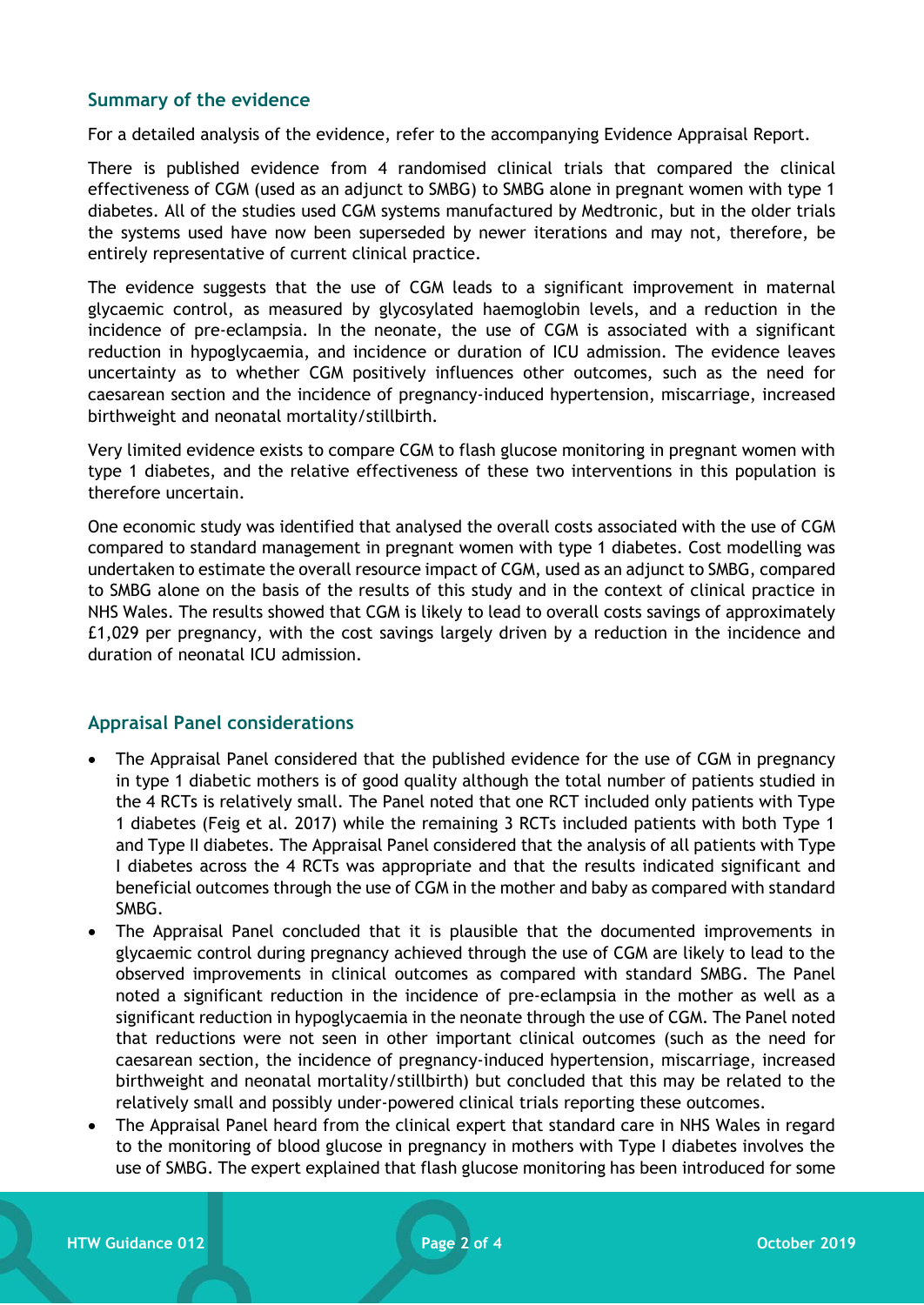patients but that this practice is relatively limited in Wales. The committee noted that there is very little published evidence currently available that compares the use of CGM with flash glucose monitoring: the single study available was a retrospective observational study that showed no significant difference in any clinical outcomes in mother or baby between these two different methods. The committee would welcome the results of future research into a comparison of CGM with other emerging technologies for monitoring of blood glucose in pregnancy and would encourage robust prospective and randomised clinical trials be undertaken.

- The Appraisal Panel were informed by the expert that the device manufacturers provide training for patients and Diabetes Nurse Specialists in the use of CGM. It was explained that direct and regular contact with patients is maintained throughout pregnancy and that this support ensures that the results of CGM are used appropriately in governing changes to insulin treatment.
- The Appraisal Panel noted that all of the four randomised trials comparing CGM as an adjunct to SMBG to SMBG alone used CGM systems from a single manufacturer (Medtronic Guardian REAL-Time, MiniMed Minilink, iPro2 or CGMS Gold). It was also noted that a single observational trial that compared clinical outcomes with flash glucose monitoring and CGM used the Dexcom G4 CGM device.
- The Appraisal Panel noted that in some of the trials, compliance with the CGM study protocol was reported as low. The HTW Lead Researcher explained to the committee that this reduced compliance was not necessarily as a result of patients' dissatisfaction with the device itself but may rather have been a reflection of the way in which CGM was used in the studies. It was noted that the CGM protocol varied between the studies with its use in some restricted to intermittent use at intervals throughout pregnancy. The Panel noted, however, that in the most influential of the RCTs (Feig et al. 2017), CGM was used daily throughout pregnancy. It was concluded that the variation in compliance with CGM between the studies is likely to mostly reflect variable levels of patient engagement with sometimes complex monitoring protocols as opposed to patient dissatisfaction with the CGM device itself. The expert confirmed that in her experience, the devices were used in some of these trials in a manner that was not representative of current practice and that patient discomfort and inconvenience with CGM is comparable or less than with other blood glucose monitoring methods.
- The Appraisal Panel noted the results of the cost modelling that indicated overall costs savings through the use of CGM during pregnancy in type 1 diabetes. The Panel heard from the HTW Health Economist that modelled cost savings are driven primarily by a reduction in the use of neonatal intensive care in pregnancies and that sensitivity analyses indicate that CGM remains cost saving across a range of scenarios. The Panel noted that the cost savings in the model had been estimated on the basis of ITU/HTU utilization practice in NHS Wales, itself informed by independent expert advice. The expert attending the meeting confirmed that this model of care seemed appropriate.
- The HTW Health Economist reported that an estimated 206 women per year in Wales would be eligible to use CGM. Based on 100% adoption, the total cost saving of introducing CGM is estimated at £211,998 per year. The Appraisal Panel noted, however, that there is some uncertainty around the exact number of women eligible to use CGM, and that 100% uptake is unlikely to be realised. On the other hand, the Appraisal Panel noted that the economic model does not take into account wider potential benefits such as the financial and emotional impact on families through reducing the need and length of ITU stay. The Appraisal Panel concluded that in this regard, the estimates of cost savings are likely to be conservative.